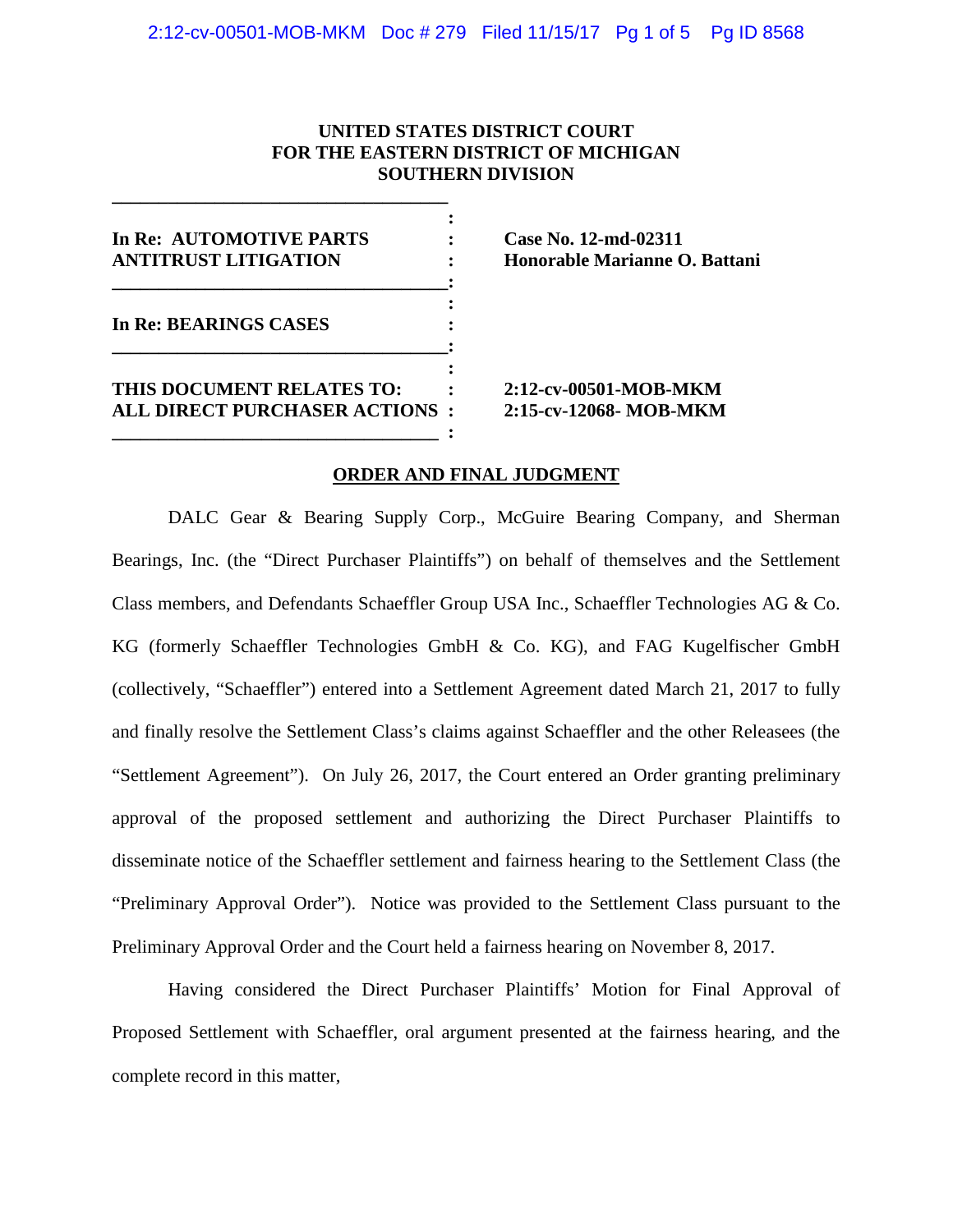#### **IT IS HEREBY ORDERED, ADJUDGED, AND DECREED:**

1. This Court has jurisdiction over the subject matter of this litigation.

2. Terms capitalized in this Order and Final Judgment and not otherwise defined herein have the same meanings as those used in the Settlement Agreement.

3. The Preliminary Approval Order outlined the form and manner by which the Direct Purchaser Plaintiffs would provide the Settlement Class with notice of the settlement, the fairness hearing, and related matters. The notice program included individual notice via first class mail to members of the Settlement Class who could be identified through reasonable efforts, as well as the publication of a summary notice in *The Wall Street Journal* and in *Automotive News*, and posting of the Notice on the Internet on a website dedicated to this litigation. Proof that mailing, publication and posting conformed with the Preliminary Approval Order has been filed with the Court. This notice program fully complied with Fed. R. Civ. P. 23, and the requirements of due process. It provided due and adequate notice to the Settlement Class.

4. The settlement was attained following an extensive investigation of the facts. It resulted from vigorous arm's-length negotiations, which were undertaken in good faith by counsel with significant experience litigating antitrust class actions.

5. The settlement was entered into by the parties in good faith.

6. Final approval of the settlement with Schaeffler is hereby granted pursuant to Fed. R. Civ. P. 23(e), because it is "fair, reasonable, and adequate" to the Settlement Class. In reaching this conclusion, the Court considered the complexity, expense, and likely duration of the litigation, the Settlement Class's reaction to the settlement, and the result achieved.

2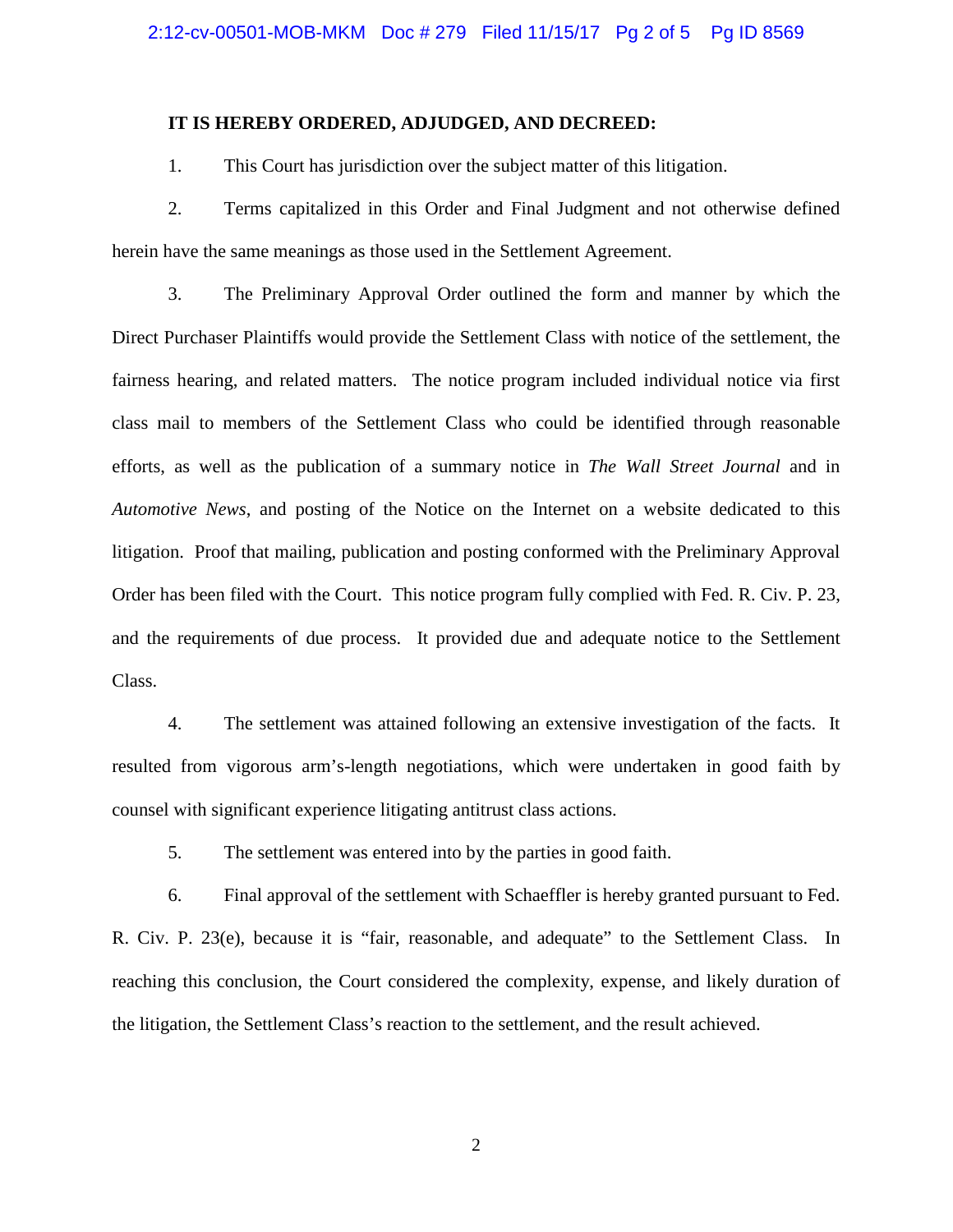#### 2:12-cv-00501-MOB-MKM Doc # 279 Filed 11/15/17 Pg 3 of 5 Pg ID 8570

7. The Settlement Class provisionally certified by the Court in the Preliminary Approval Order is hereby certified as a class pursuant to Rule 23 of the Federal Rules of Civil Procedure and is composed of: "All individuals and entities (excluding any Defendant and its present and former parents, subsidiaries, and affiliates) that purchased Bearings in the United States directly from one or more Defendant from January 1, 2000 through March 21, 2017." The Court adopts and incorporates herein all findings made under Rule 23 in its Preliminary Approval Order.

8. The Court's certification of the Settlement Class as provided herein is without prejudice to, or waiver of the rights of any Defendant to contest certification of any other class proposed in these coordinated actions. The Court's findings in this Order shall have no effect on the Court's ruling on any motion to certify any class in these actions or on the Court's rulings concerning any Defendant's motion, and no party may cite or refer to the Court's approval of the Settlement Class as persuasive or binding authority with respect to any motion to certify any such class or any Defendant's motion.

9. The entities identified on Exhibit "A" hereto have timely and validly requested exclusion from the Settlement Class and, therefore, are excluded. Such entities are not included in or bound by this Order and Final Judgment. Such entities are not entitled to any recovery from the settlement proceeds obtained through this settlement.

10. The Action and all Released Claims are hereby dismissed with prejudice with respect to the Releasees and without costs. The Releasors are barred from instituting or prosecuting, in any capacity, an action or proceeding that asserts a Released Claim against any of the Releasees. This dismissal applies only in favor of Schaeffler and the other Releasees.

3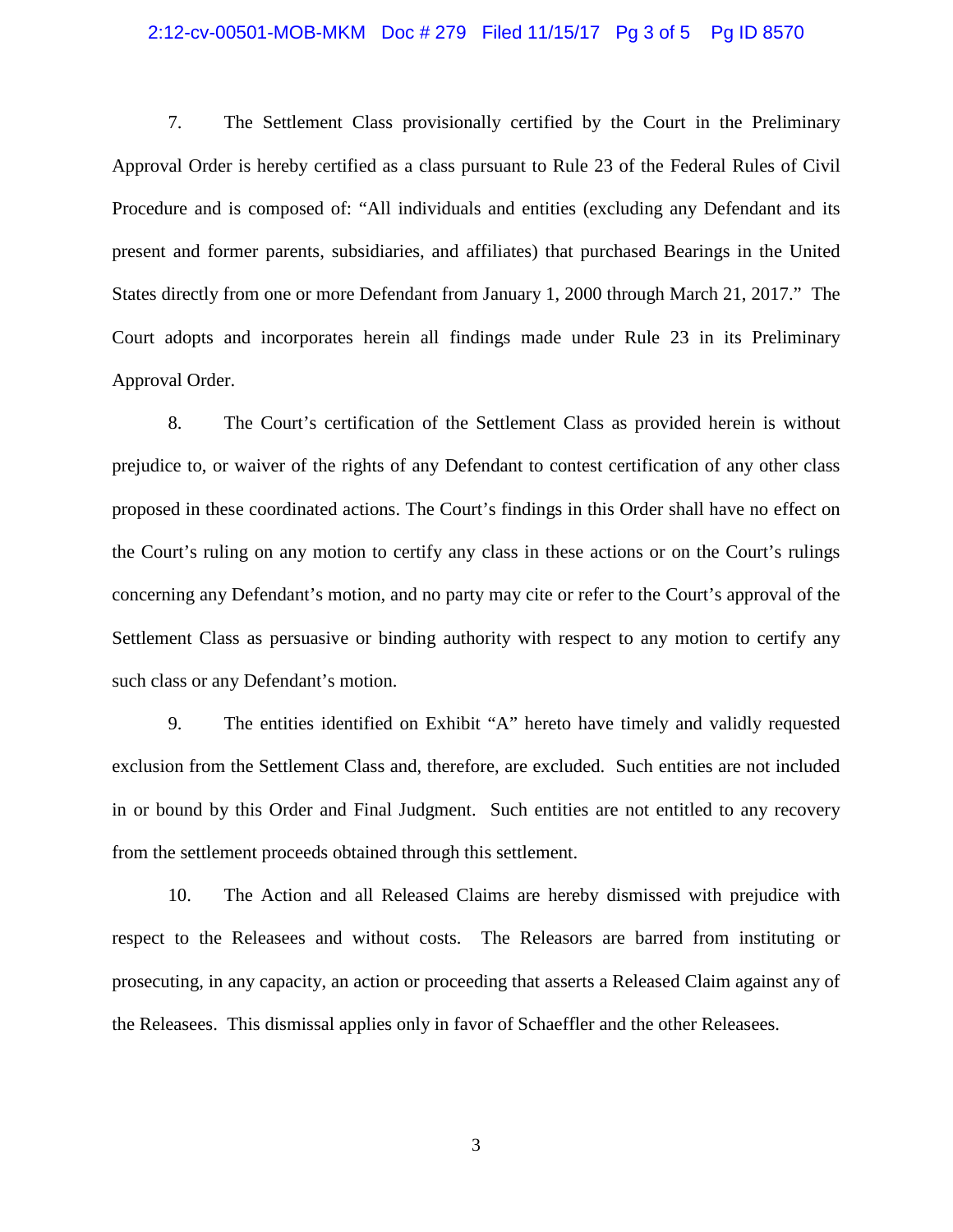### 2:12-cv-00501-MOB-MKM Doc # 279 Filed 11/15/17 Pg 4 of 5 Pg ID 8571

11. The Escrow Account, plus accrued interest thereon, is approved as a Qualified Settlement Fund pursuant to Internal Revenue Code Section 468B and the Treasury Regulations promulgated thereunder.

12. Neither the Settlement Agreement, nor any act performed or document executed pursuant to the Settlement Agreement, may be deemed or used as an admission of wrongdoing in any civil, criminal, administrative, or other proceeding in any jurisdiction.

13. This Order and Final Judgment does not settle or compromise any claims by the Direct Purchaser Plaintiffs or the Settlement Class against any other Defendant or other person or entity other than Schaeffler and the other Releasees, and all rights against any other Defendant or other person or entity are specifically reserved.

14. Without affecting the finality of this Order and Final Judgment, the Court retains exclusive jurisdiction over: (a) the enforcement of this Order and Final Judgment; (b) the enforcement of the Settlement Agreement; (c) any application for distribution of funds, attorneys' fees or reimbursement made by Plaintiffs' Counsel; (d) any application for an incentive award for the Direct Purchaser Plaintiffs; and (e) the distribution of the settlement proceeds to Settlement Class members.

15. Pursuant to Fed. R. Civ. P. 54, the Court finds that there is no just reason for delay and hereby directs the entry of judgment as to Schaeffler.

## **IT IS SO ORDERED.**

Date: November 15, 2017 s/Marianne O. Battani

MARIANNE O. BATTANI United States District Judge